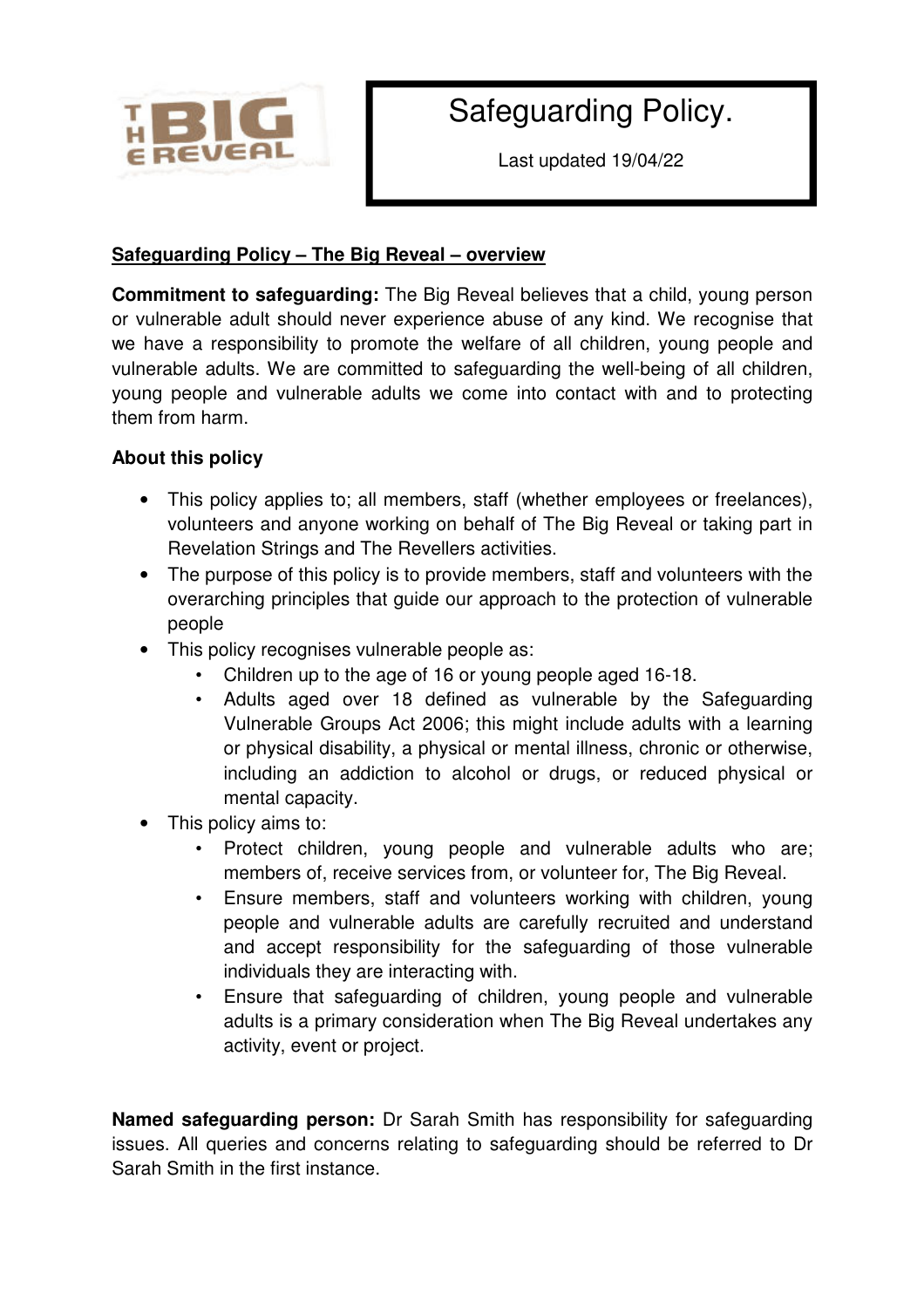Any projects, events or other activities that will involve vulnerable people must be planned with the involvement of Dr Sarah Smith and in line with established procedures and ground rules (see below).

**Procedures and ground rules:** A further document – 'Ground rules, ways of working and procedures' is available and forms part of this policy.

**Policy review:** This policy will be reviewed and amended (if necessary) on an annual basis by the Board of Trustees. It will also be reviewed in response to changes in relevant legislation (i.e. recent changes to Children's Licencing S.37(3)(b) , good practice, or in response to an identified failing in its effectiveness.

### **Safeguarding policy – The Big Reveal - Ground rules, ways of working and procedures**

This document forms part of The Big Reveal Safeguarding policy

- The policy applies to; all members, staff (whether employees or freelances), volunteers and anyone working on behalf of The Big Reveal or taking part in Revelation Strings/The Revellers activities.
- The policies purpose of this policy is to provide members staff and volunteers with the overarching principles that quide our approach to the protection of vulnerable people.
- This policy recognises vulnerable people as:
	- o Children up to the age of 16 or young people aged 16-18.
	- o Adults aged over 18 defined as vulnerable by the Safeguarding Vulnerable Groups Act 2006; this might include adults with a learning or physical disability, a physical or mental illness, chronic or otherwise, including an addiction to alcohol or drugs, or reduced physical or mental capacity.

This document includes:

- Recruitment practices around safeguarding
- Ground rules and ways for working regarding safeguarding of vulnerable people
- Procedures for raising safeguarding concerns and incidents of abuse
- Procedures for dealing with concerns and incident of abuse

#### **Recruitment practices around safeguarding**

If an existing or potential new member, staff member or volunteer will be working with vulnerable people as part of the The Big Reveal activities the appropriate level of DBS will be requested before that work is undertaken.

The level of DBS check required will be decided by the committee and in line with DBS rules regarding regulated activity. The results of any check to inform a decision will be used confidentially.

#### **Ground rules and ways for working regarding safeguarding of vulnerable people**

**When** The Big Reveal organises an activity or event where they will be responsible for vulnerable adults they will ensure: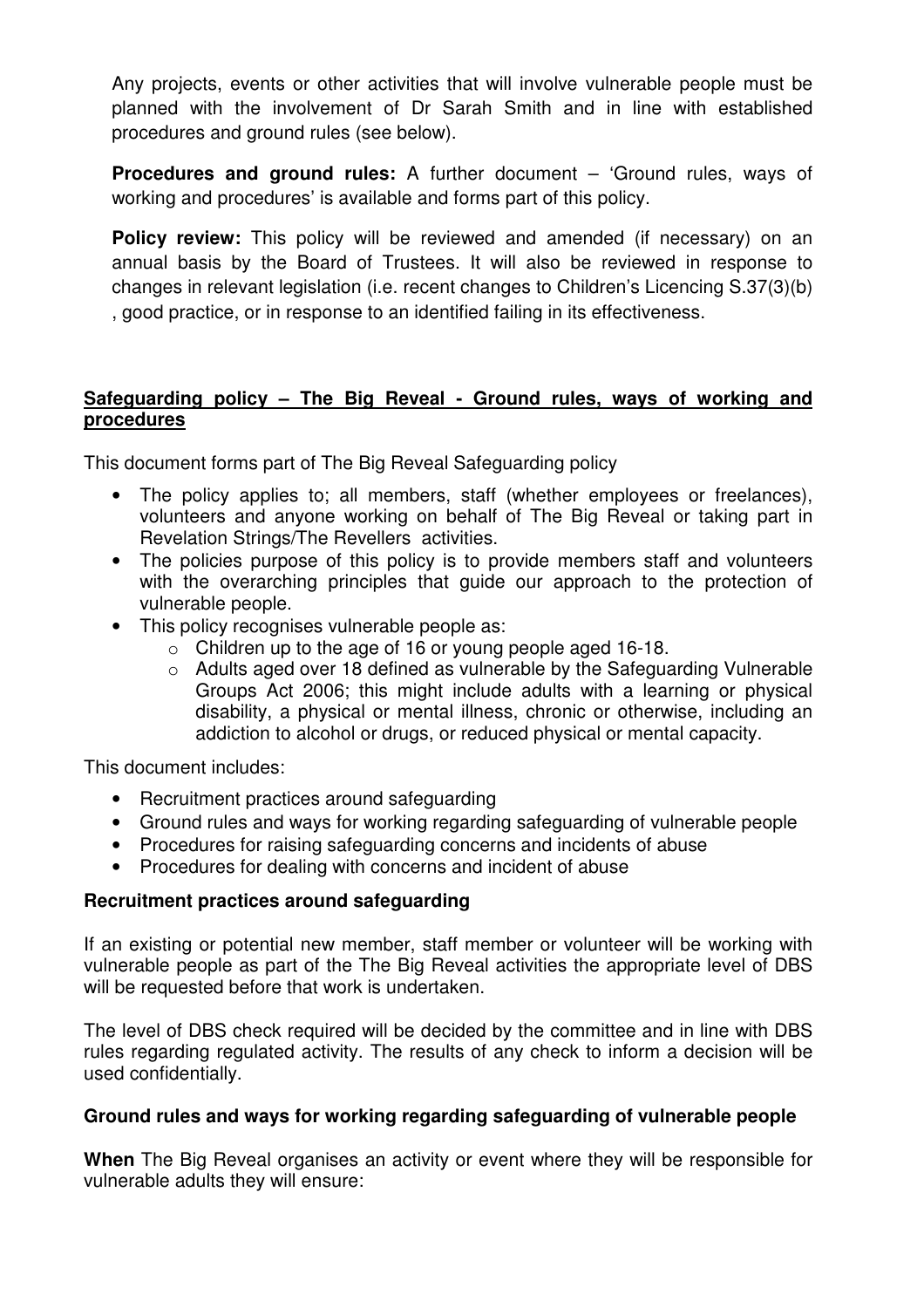- Planning is carried out in line with this policy and procedures.
- The event is attended by an appropriate number of DBS checked adults this will be a minimum of one but more when practically possible.
- Where practically possible the total number of adults in attendance (not necessarily DBS checked) compared with the total number of children will be in line with the ratio table below - as per Ofsted recommendations.
- There is a main contact for safeguarding on the day this will be an individual who has been DBS checked.
- The main contact has access to emergency contact details and other relevant details (e.g. information about picking up arrangements for vulnerable people).
- That if vulnerable people of different gender will be taking part in activities adults of different gender will be in attendance too.
- A vulnerable person is not be left alone with an adult, unless that adult is DBS checked and carrying out regulated activity.
- Two adults (one DBS checked) should be the last to leave a venue once the activity has finished and will be responsible for ensuring vulnerable people get home safely.

Child to adult ratio table

| Childs age | Number of adults | Number of children |
|------------|------------------|--------------------|
| $4 - 8$    |                  |                    |
| $9 - 12$   |                  |                    |
| $12 - 18$  |                  |                    |

**Working with parents/guardians:** If a vulnerable person wishes to take part in The Big Reveal activities written permission (email is fine) should be obtained from parents/guardians where appropriate, and before the activity takes place. Written permission should include: emergency contact details of any relevant pick-up arrangements – including permission for another adult to pick up the vulnerable person after the activity has finished. This includes the youth members of Revelation Strings when David Burridge will undertake responsibility for these students in rehearsals and concerts.

#### **Procedures for raising safeguarding concerns and incidents of abuse**

- If any member, staff or volunteer in The Big Reveal witnesses, suspects or is informed of a witnessed or suspected case of abuse they should immediately report it to the named safeguarding officer; Dr Sarah Smith.
- If the named person is not available, or is involved in or connected to, the abuse, it should be reported to the group chair Dr Sarah Smith or a DBS checked adult: David Burridge, Bridget Burridge, Julia Robinson, Dr Hannah Cook.
- If an individual wishes to report an incident of abuse against themselves they should report it to the named safeguarding officer or an individual they trust.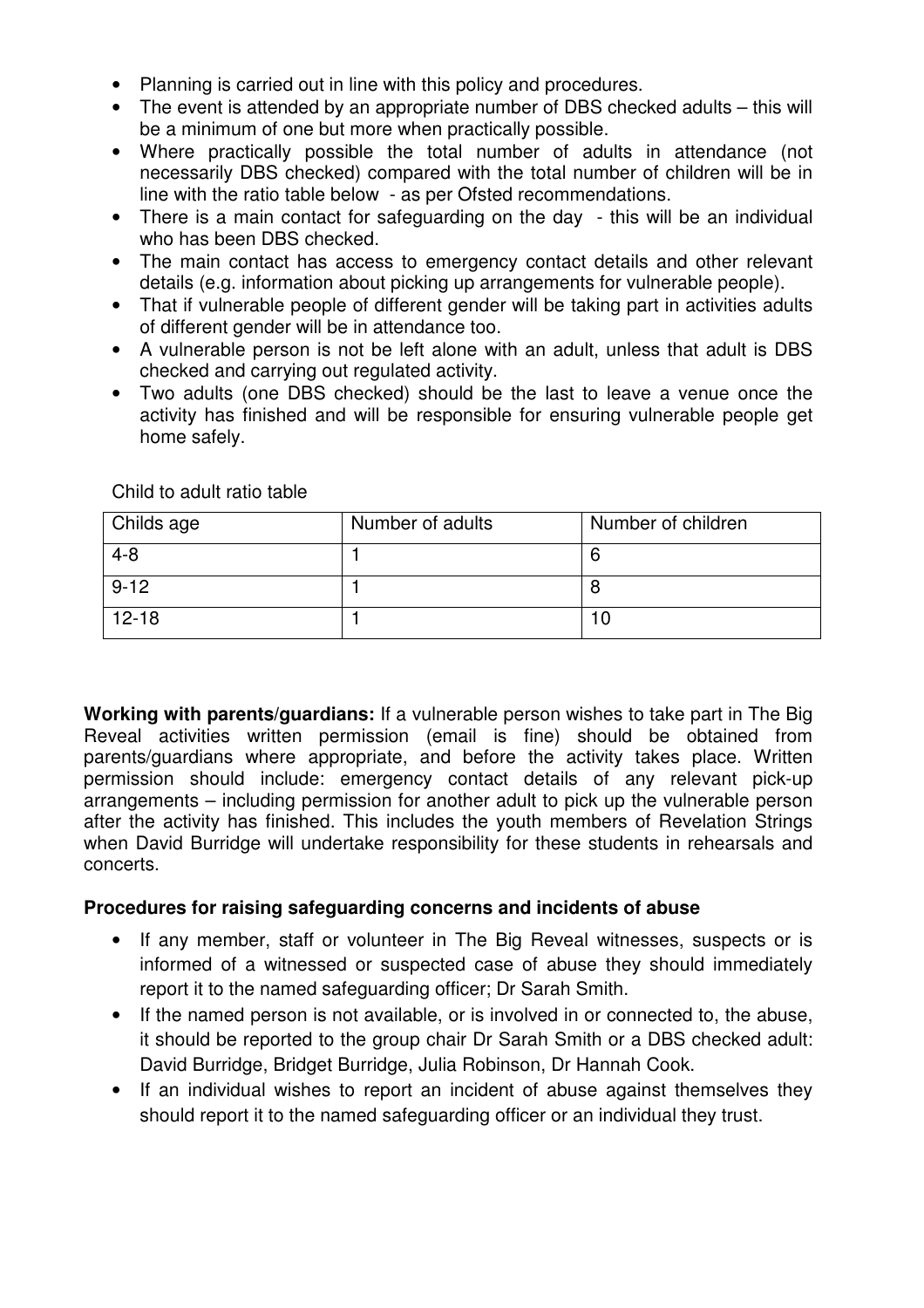## **Procedures for dealing with concerns and incidents of abuse**

The Named person (or person reported in their absence) will first make a decision based on the immediacy of the concern and the following two factors:

- 1. If the vulnerable person is in immediate danger or needs emergency medical attention – call the police and/or ambulance service.
- 2. If the person at the centre of the allegation is working with vulnerable persons at the current time – remove them, in a sensitive manner, from direct contact with vulnerable people and follow the procedures below.

If none of the above applies the named person will:

- Make a note of the concerns reported to them.
- Speak with committee members to decide how to handle the reported abuse. Excluding any committee members who of involved in the incident.
- Escalate the report by either:
	- $\circ$  Raising concerns with the police for serious or possible criminal offences.
	- o Requesting an assessment by the local authority social care department about whether a vulnerable person is in need of protection.
	- $\circ$  An internal investigation for less serious incidents where they feel internal mediation will be successful.
- Where cases are escalated the committee will cooperate with the police or local authority in dealing with the reported incident.
- Where an internal investigation takes place the committee will:
	- o Inform all parties involved of the reported abuse as soon as possible.
	- o Inform the family/guardians of the person reported as being been abused of the incident.
	- o Arrange separate meetings with both parties within 10 days of the reported incident. A joint meeting may be arranged if appropriate.
		- Both parties should be given the change to bring a friend or representative to the meeting.
		- Meetings will be attended by the named safeguarding officer and at least one other committee member.
		- All parties will also be invited to submit a written statement in advance of the meeting.
	- o Once meetings have taken place the committee will decide on next steps and communicate them to all parties in writing within 5 days. They will be either:
		- **Escalate the incident to the relevant authority.**
		- **Further investigation with established procedures and timelines to** work towards a resolution.
		- A decision or resolution.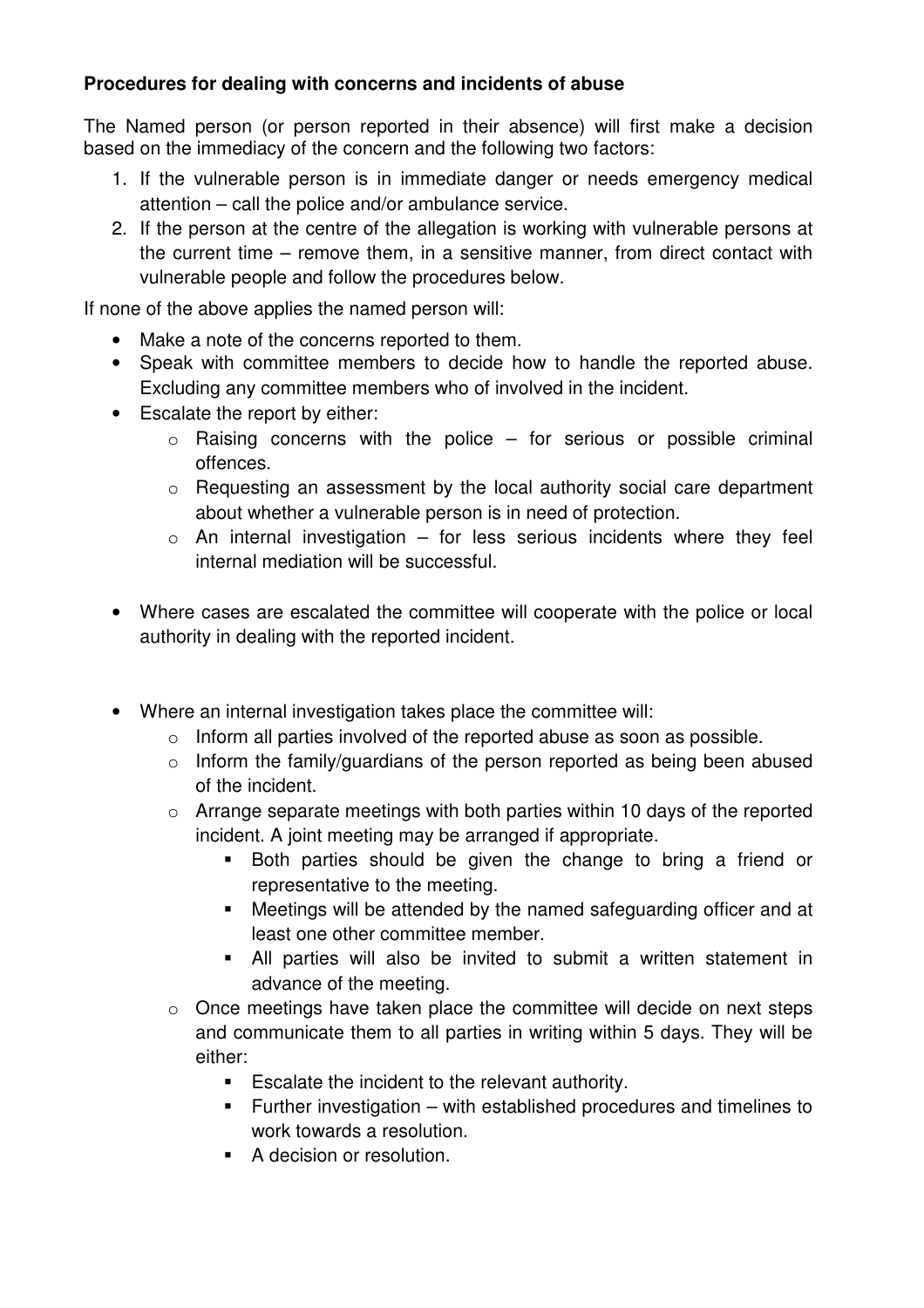## **Resolution and disciplinary action**

- If abuse is found to have taken place any final resolution or decision will be taken in the best interest of the person who has suffered the abuse and the best interests The Big Reveal
- Any disciplinary action will be taken in line with the The Big Reveal constitution.

## **In line with best practice in Kent, The Big Reveal also fully recognises its responsibilities for Safeguarding including Child Protection and E-safety.**

Our policy applies to all staff, and volunteers working in the organisation. The five main elements are to:

- ensure we practice safe recruitment in checking the suitability of staff and volunteers to work with children
- raise awareness of child protection issues through Child Protection Awareness Training (CPAT)
- develop and implement procedures for identifying and reporting cases, or suspected cases, of abuse
- support pupils who have been abused in accordance with the agreed Safeguarding (CP) procedures.
- establish a safe environment in which children can learn and develop.

We recognise that, because of their interaction with children, our staff is well placed to observe the outward signs of abuse. The Big Reveal will therefore:

- establish and maintain an environment where children feel secure, are encouraged to talk, and are listened to
- ensure children know that there are adults in the organisation whom they can approach if they are worried

We will follow the procedures set out by Kent Children's Safeguarding Team and take account of guidance issued by the Department for Education (DfE) and the Office for Standards in Education (Ofsted) to:

- ensure we have a designated senior person for Safeguarding and in particular Child Protection (DSO) Dr Sarah Smith. David Burridge (Education Director) who formally had this role as a County Music Advisor and who has received appropriate training and support for this role will undertake training for Big Reveal Staff to keep them up to date with latest best practice by carrying out appropriate (CPAT).
- ensure every member of staff (including volunteers) knows the name of the designated senior person responsible for child protection and their role
- ensure all staff and volunteers understand their responsibilities in being alert to the signs of abuse and responsibility for referring any concerns to the designated senior person
- ensure that parents have an understanding of the responsibility placed on The Big Reveal and its staff for Safeguarding and Child Protection by setting out its obligations in documentation and on our website